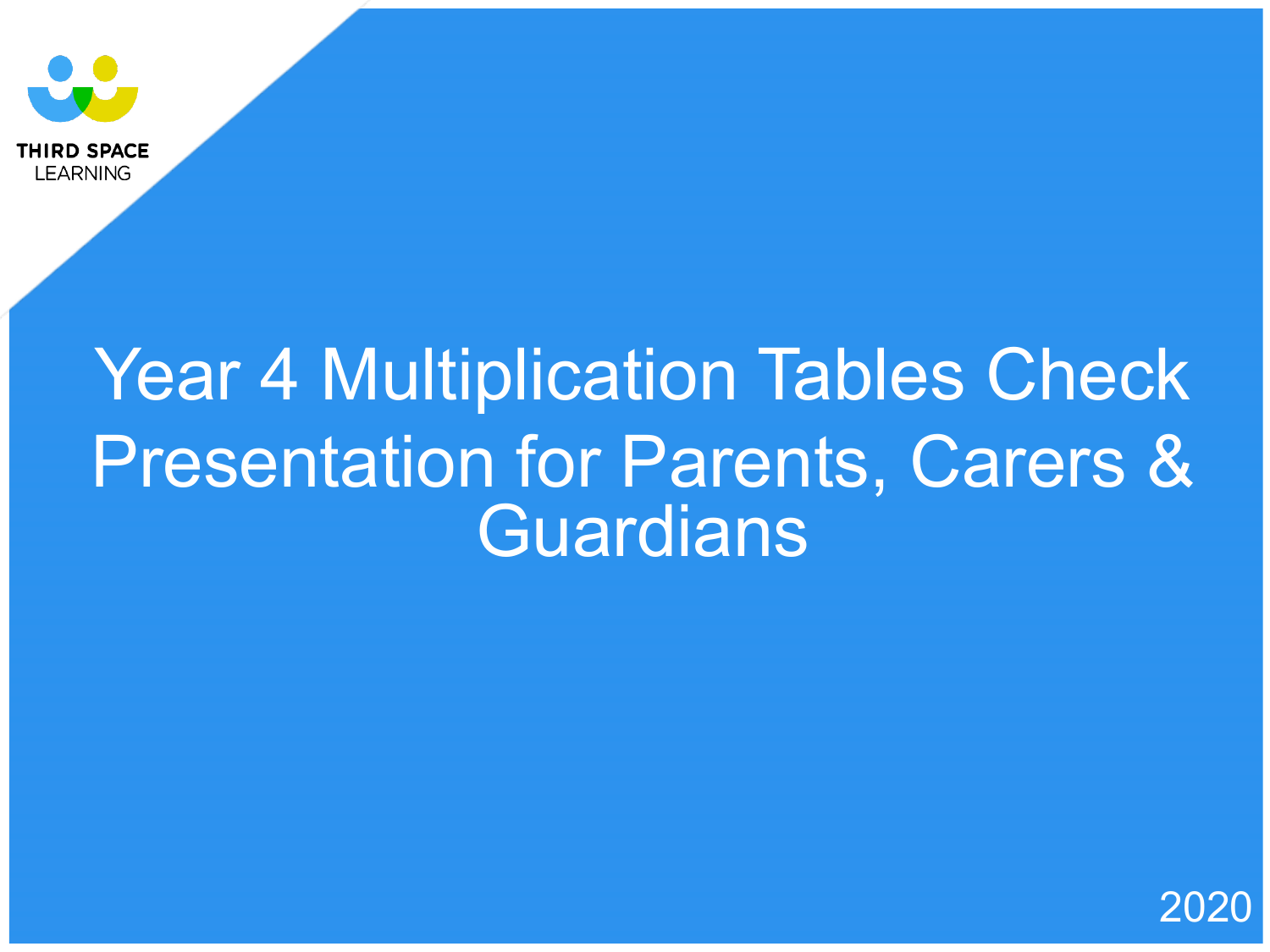# **What is the purpose of the multiplication tables check?**

- To determine whether year 4 pupils can fluently recall their multiplication tables.
- To help schools to identify pupils who require additional support.
- There is no 'pass' rate or threshold.
- The DfE will create a report on overall results across all schools in England to measure improvements.

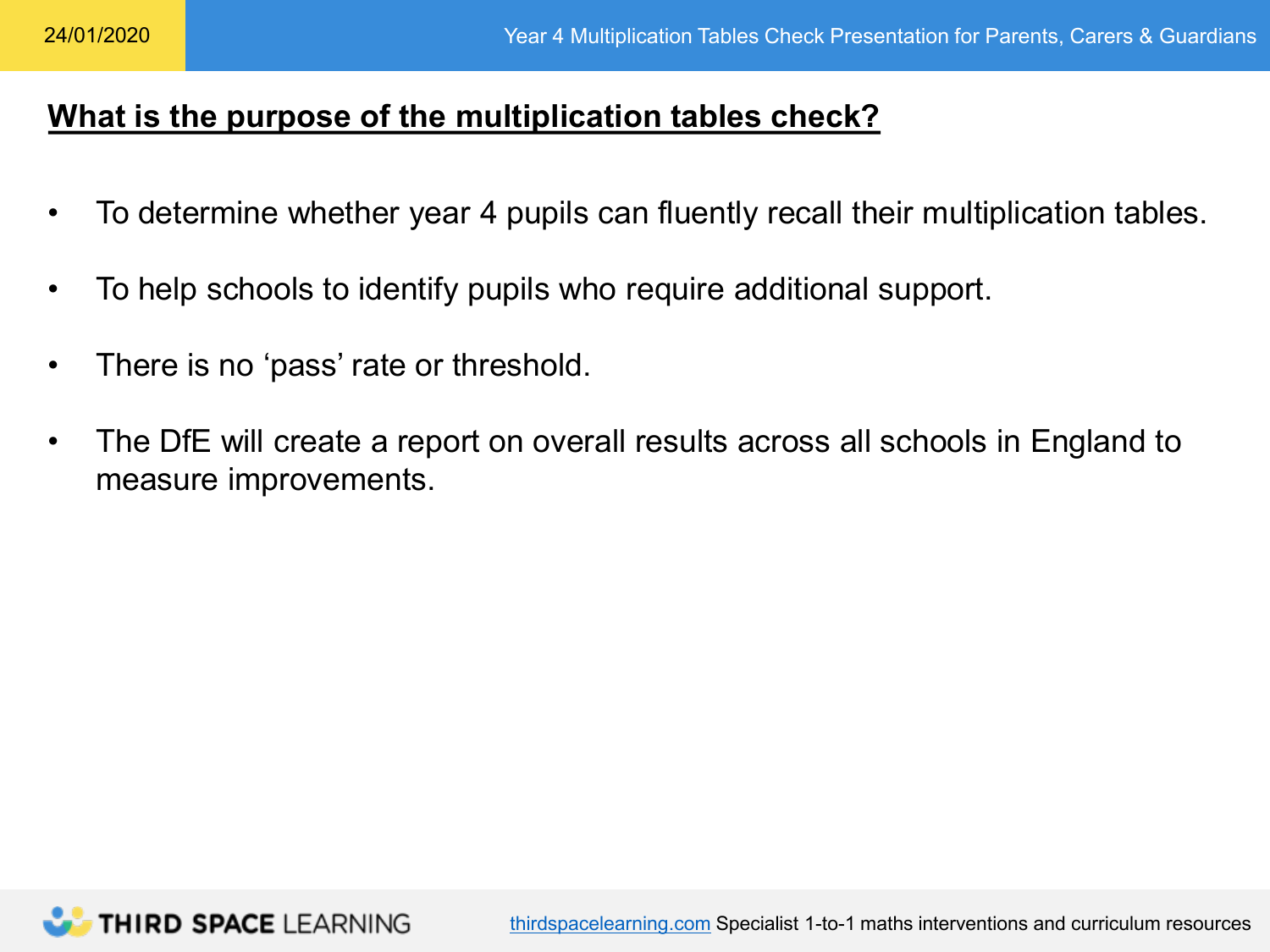# **When the multiplication tables check will be carried out**

- There will be **3-week window in June** for the administration of the check.
- There is **no set day** to administer the check.
- Children are not expected to take the check at the same time.
- All eligible\* year 4 pupils England will be required to take the check.

*\*If a pupil is not entered for the check, the school should inform the pupil's parents.* 

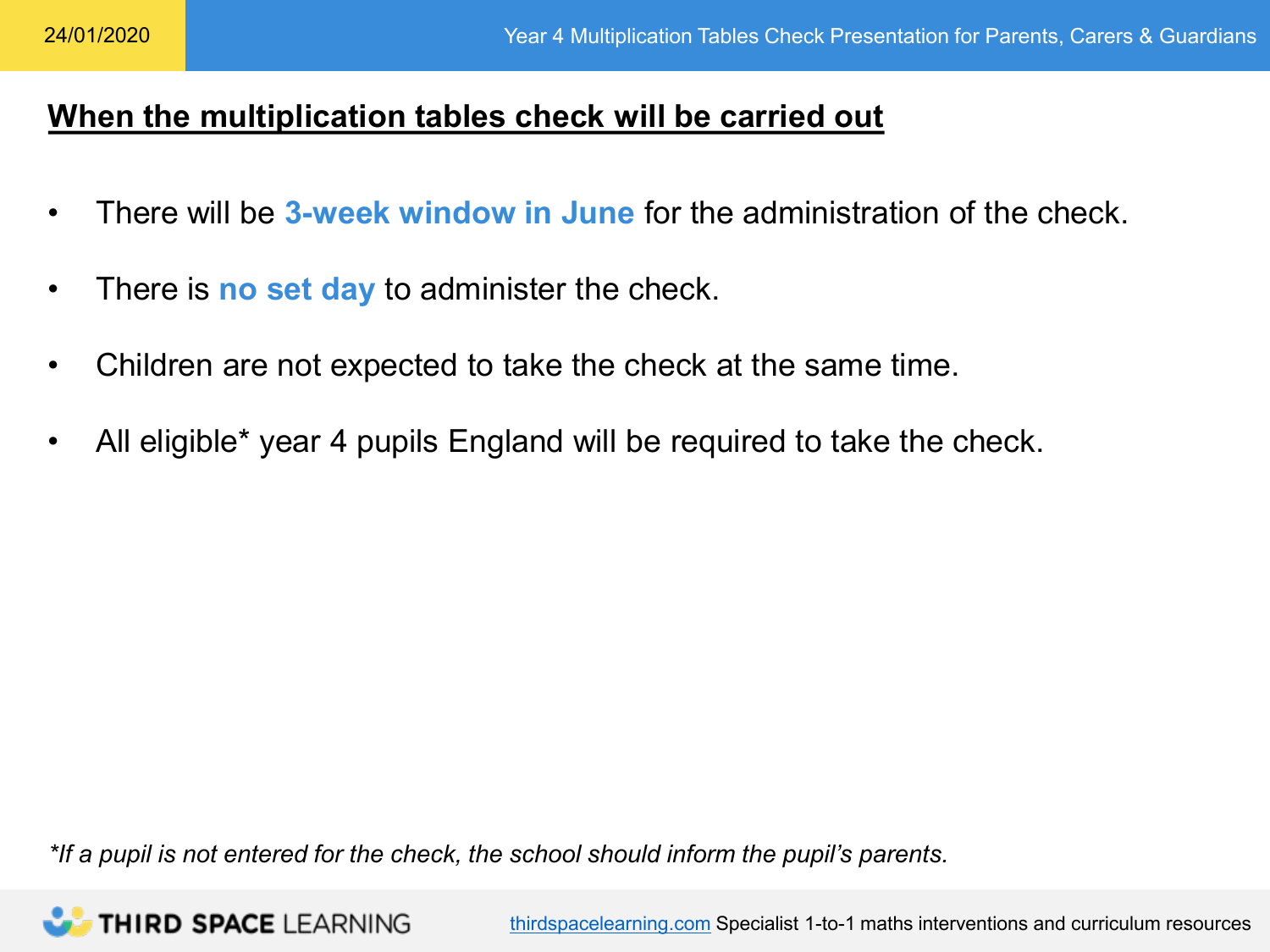#### **How the multiplication tables check is carried out**

- The check will be **fully digital** and take place on screen.
- Children will be able to use laptops, desktops and tablets.
- Answers will be entered using a keyboard or by pressing digits using a mouse or touchscreen using an on-screen number pad.

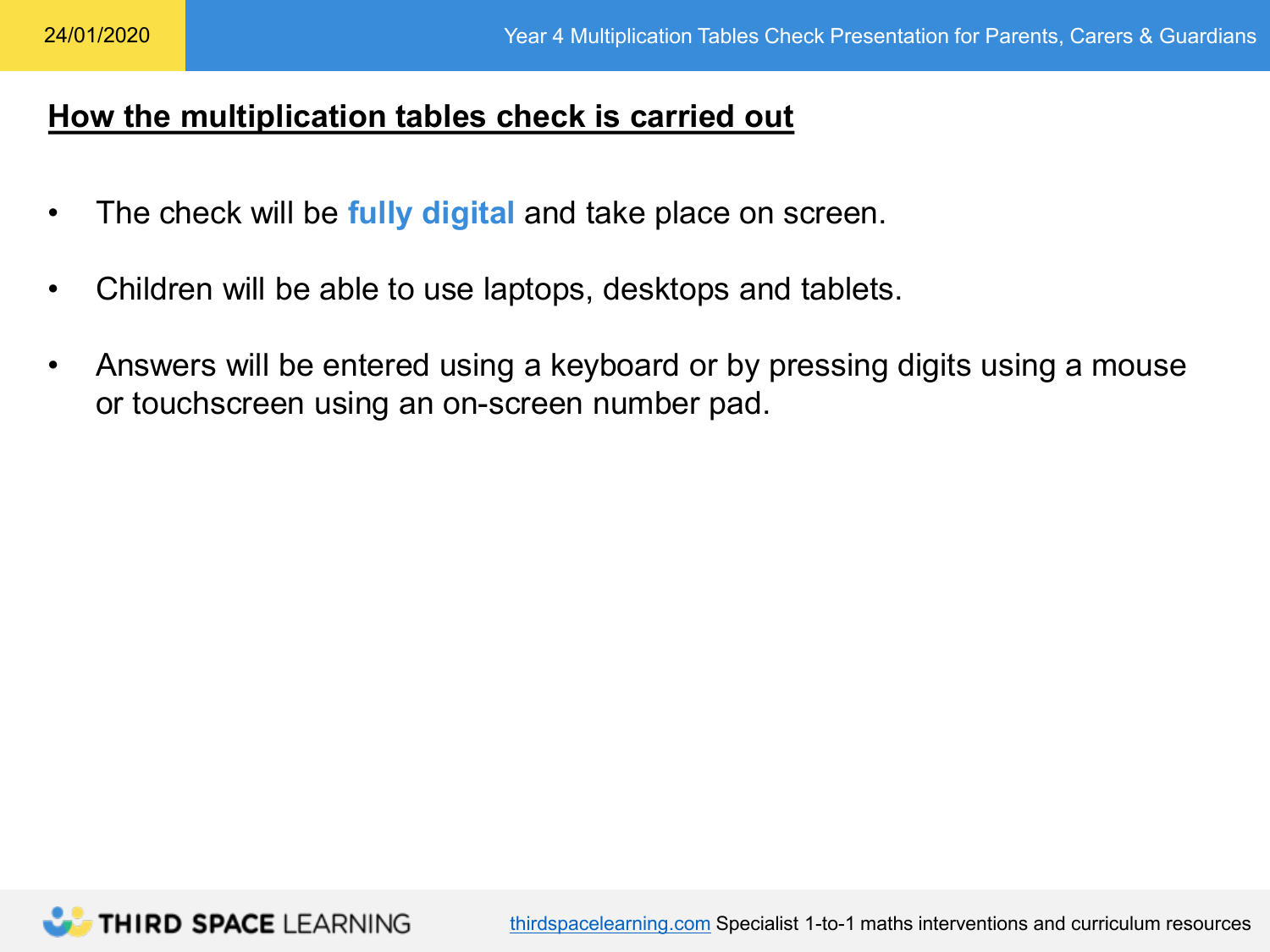#### **How the multiplication tables check is carried out**

- Under standard administration\* the multiplication check will take **less than 5 minutes per pupil**.
- Children will get **6 seconds** from the time the question appears to input their answer.
- There will be **25 questions** with a 3 second pause in-between questions.

*\*Some pupils will be eligible for specific arrangements.* 

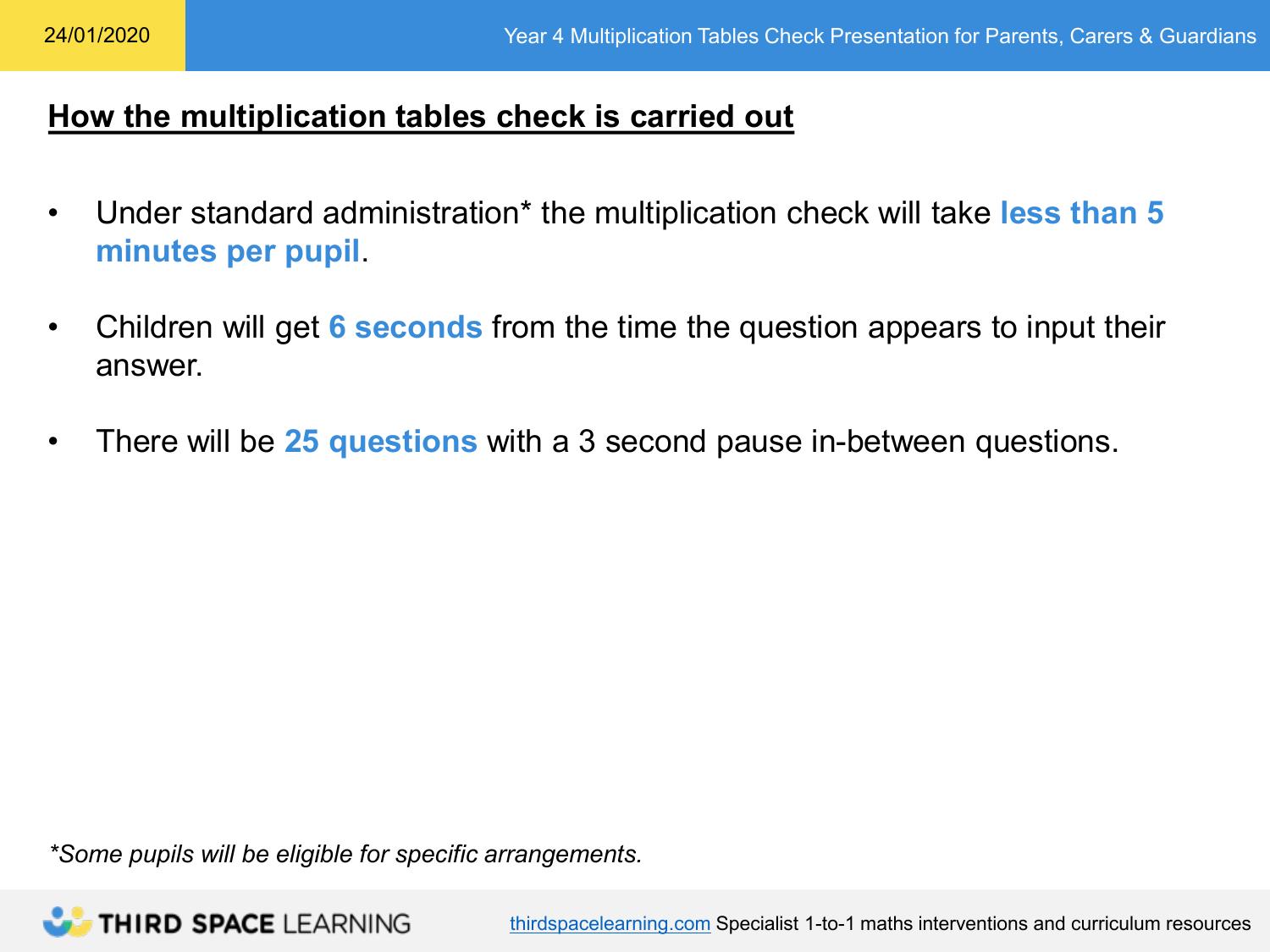## **Specific arrangements for multiplication tables check**

Children with additional needs, who have similar provision in their day-to-day learning at school, may be allotted specific arrangements, including:

- Colour contrast;
- Font size adjustment;
- 'Next' button (alternative to 3-second pause);
- Removing on-screen number pad;
- An adult to input answers;

**THIRD SPACE LEARNING** 

- Question reader;
- Audible time alert.

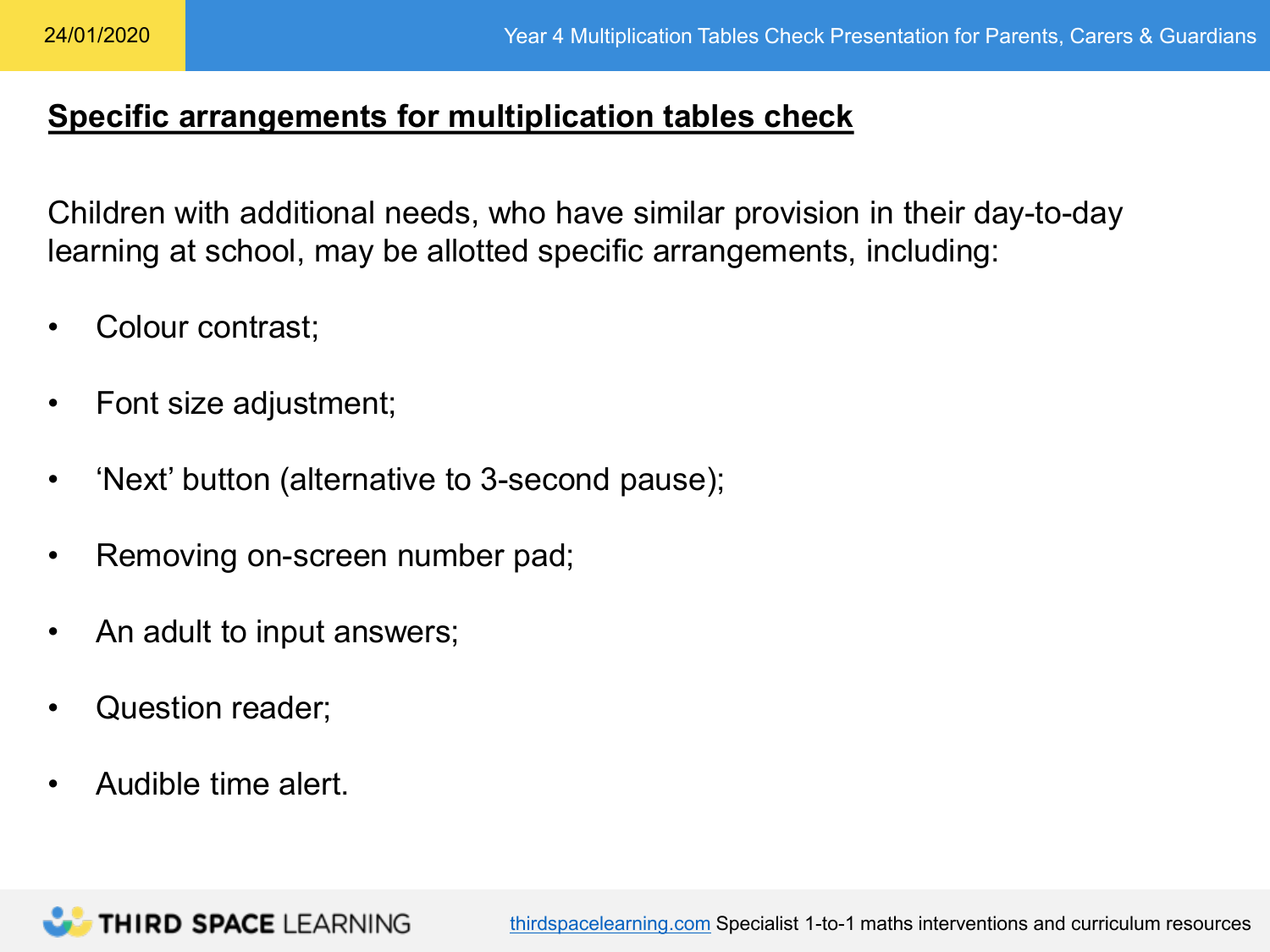# **The questions**

- Each pupil will be **randomly assigned** a set of questions.
- There will be repeated questions across different checks each year, but no more than 30% of questions will be repeated in any two checks.
- Children will **only face multiplication statements** in the check (not related division facts).
- Pupils will not see their individual results when they complete the check.

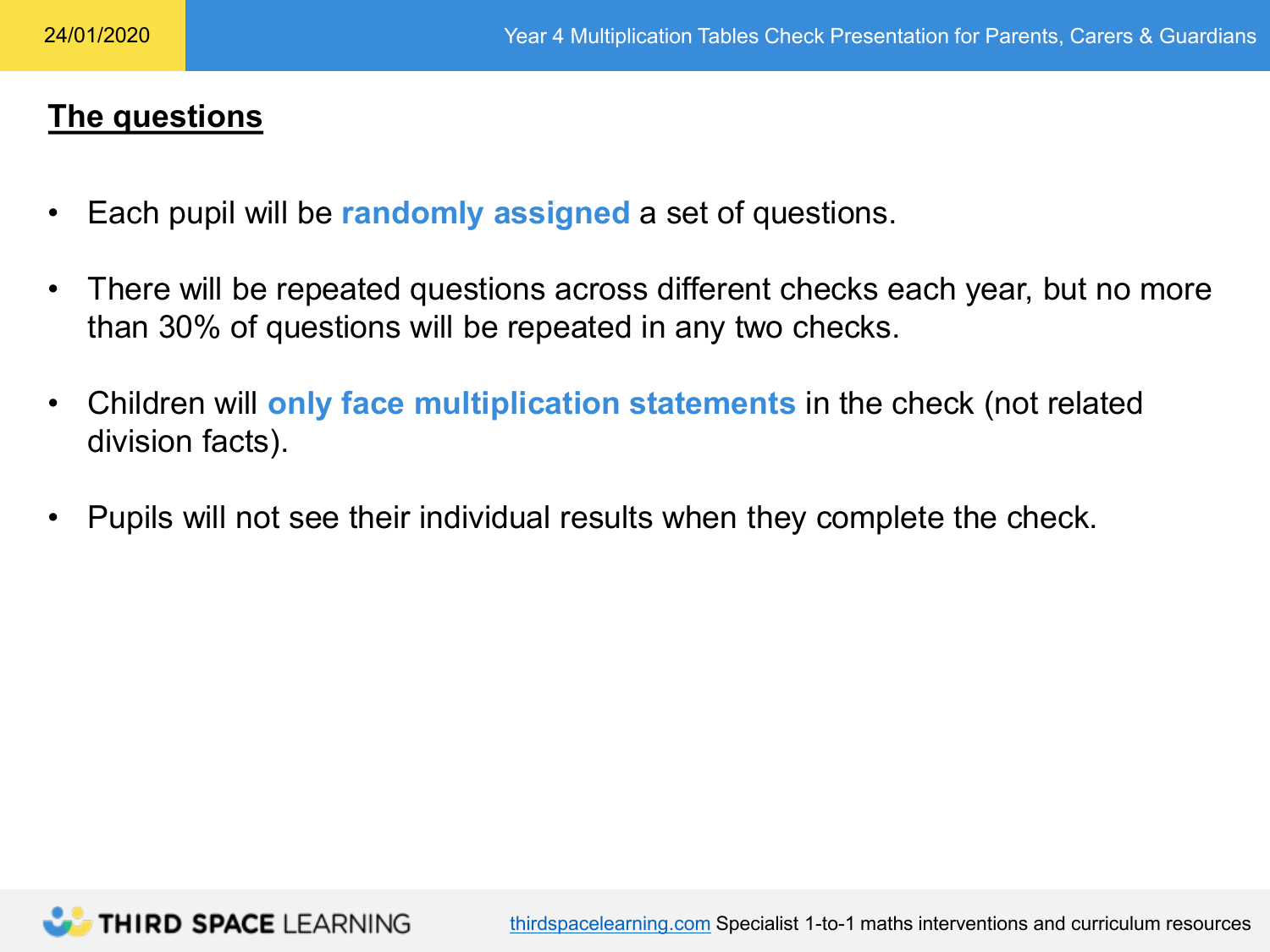### **During the check**

- There will always be questions from the 3, 4, 5, 6, 7, 8, 9, 11 and 12 multiplication tables in each check.
- There will be no questions from the 1 times table (i.e  $1 \times 8$  or  $8 \times 1$ ).
- The 6, 7, 8, 9 and 12 times tables are more likely to be asked.
- There will only be a maximum of 7 questions from the 2, 5 and 10 times tables.
- Reversal of questions will not feature in the same check.

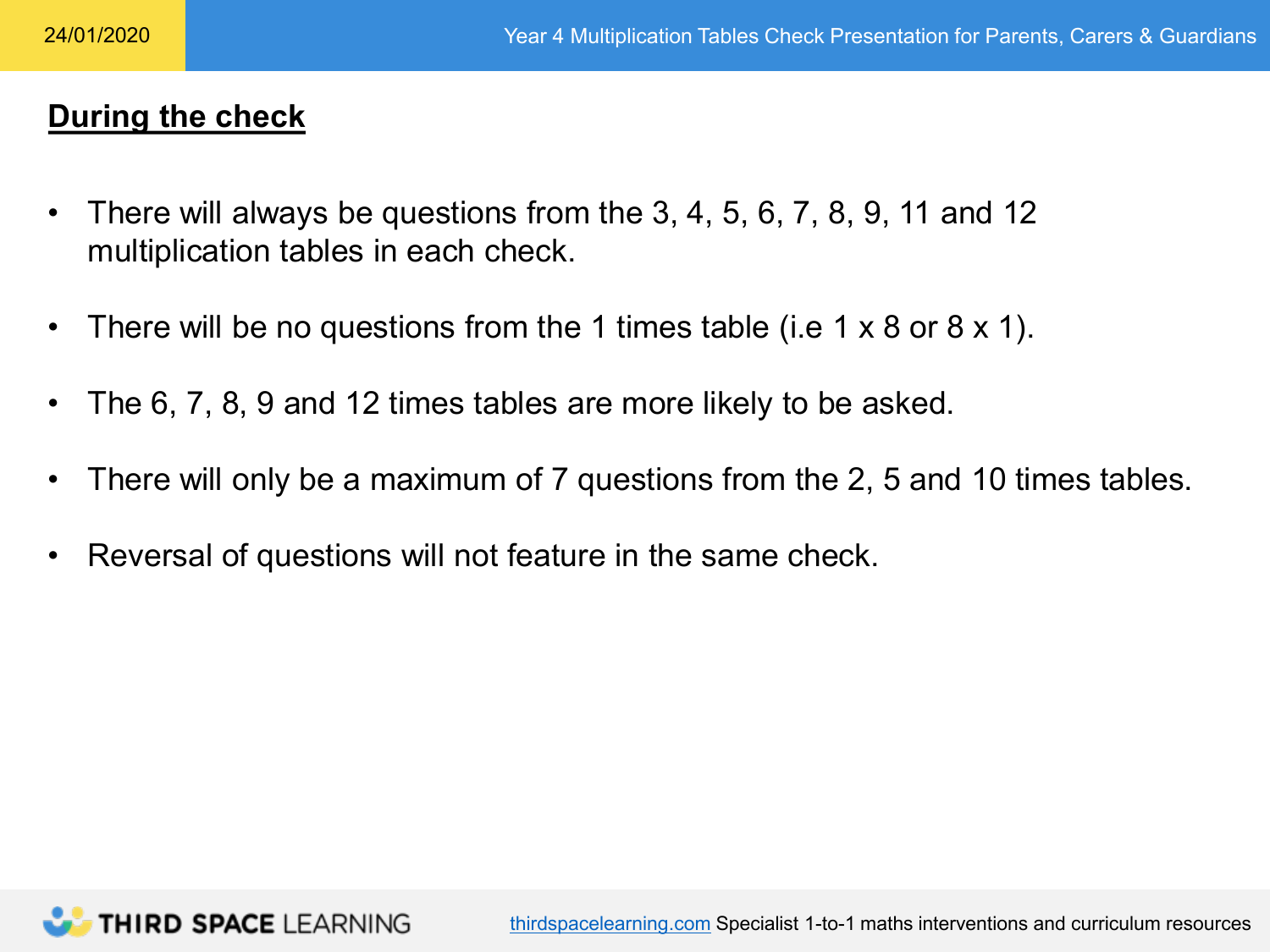#### **Questions more likely to appear**

The following 11 multiplication questions are more likely to be asked:

- 6 x 6, 6 x 7, 6 x 8, 6 x 9, 6 x 12
- $7 \times 8, 7 \times 9, 7 \times 12$
- $\cdot$  8 x 9, 8 x 12
- $12 \times 12$

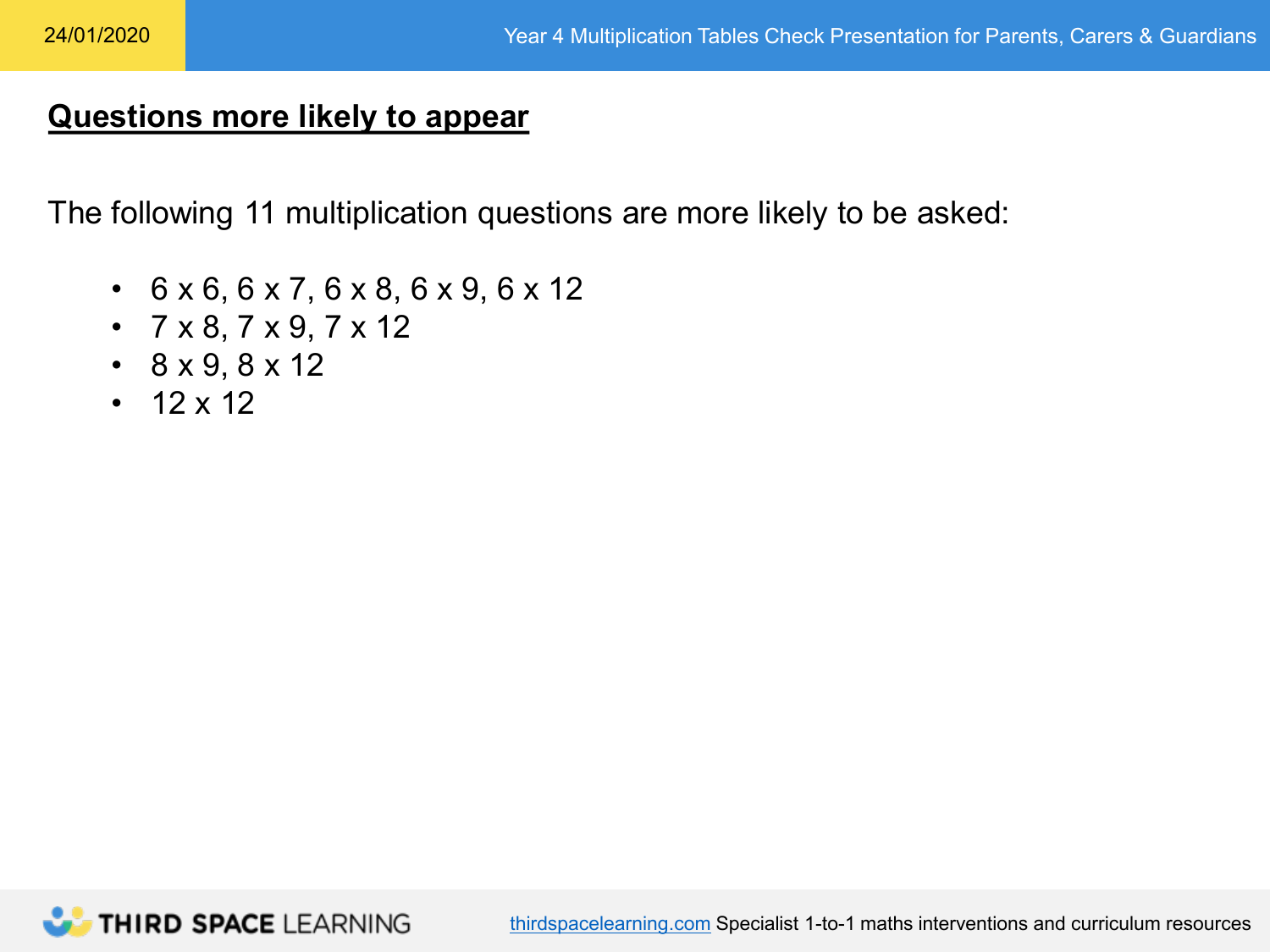#### **Before the check**

Children can practise before taking the check

• There will be a 'try it out' area the children can use to become familiar with the timings and layout of the check.

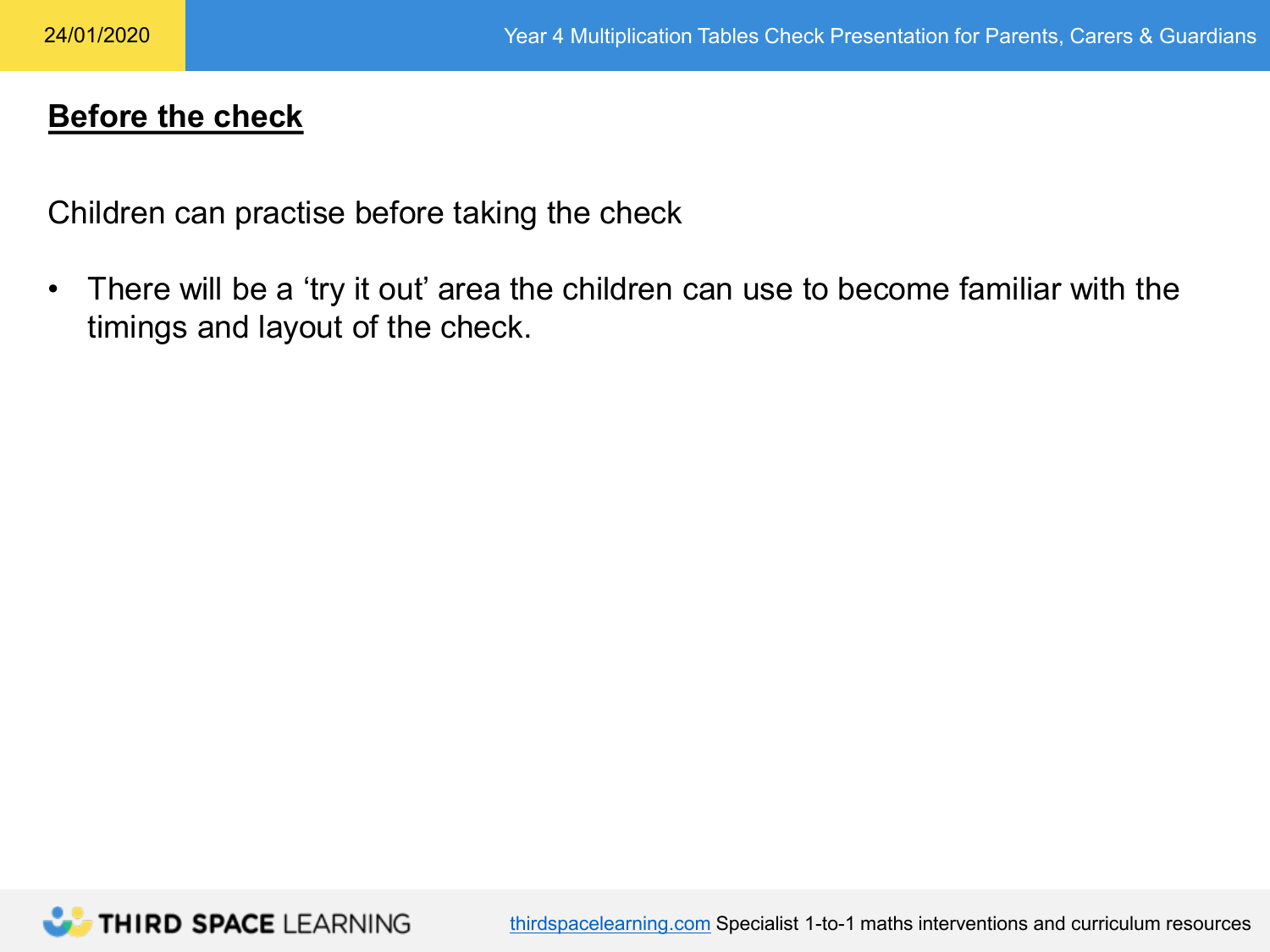#### **How the school teaches times tables so pupils learn instant recall**

Teaching times tables facts first:

- Counting and looking for patterns
- Repeated addition
- Multiplication is commutative
- Multiplication is the inverse of division
- Number families

Use of different representations

- Concrete manipulatives such as counters or multilink cubes
- Pictorial representations such as arrays

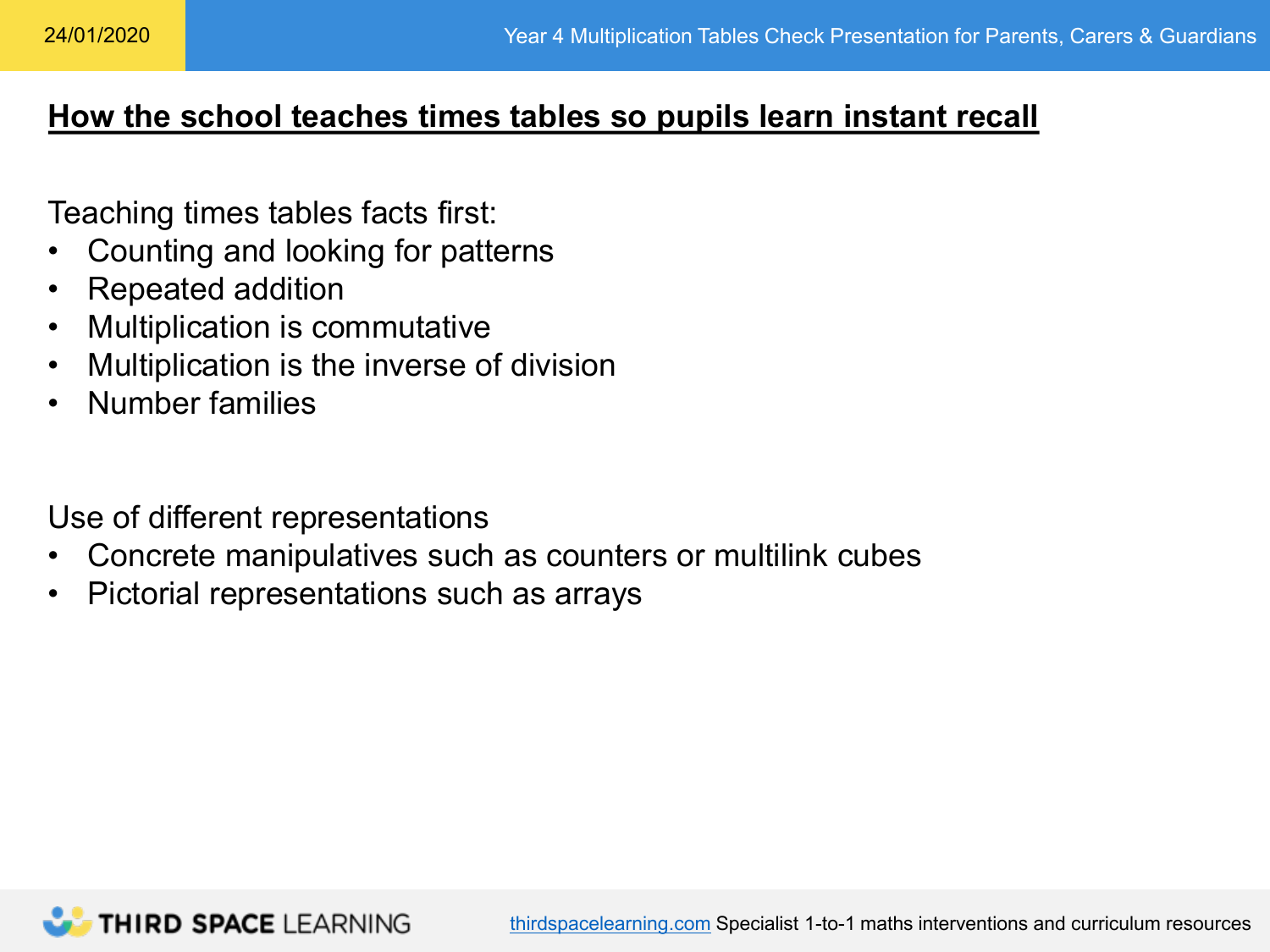## **Counting and looking for patterns**

Counting in 2s 2, 4, 6, 8, 10…

- Ensure children have a strong understanding of counting in groups first.
- When children are secure with counting, they can then look for patterns.



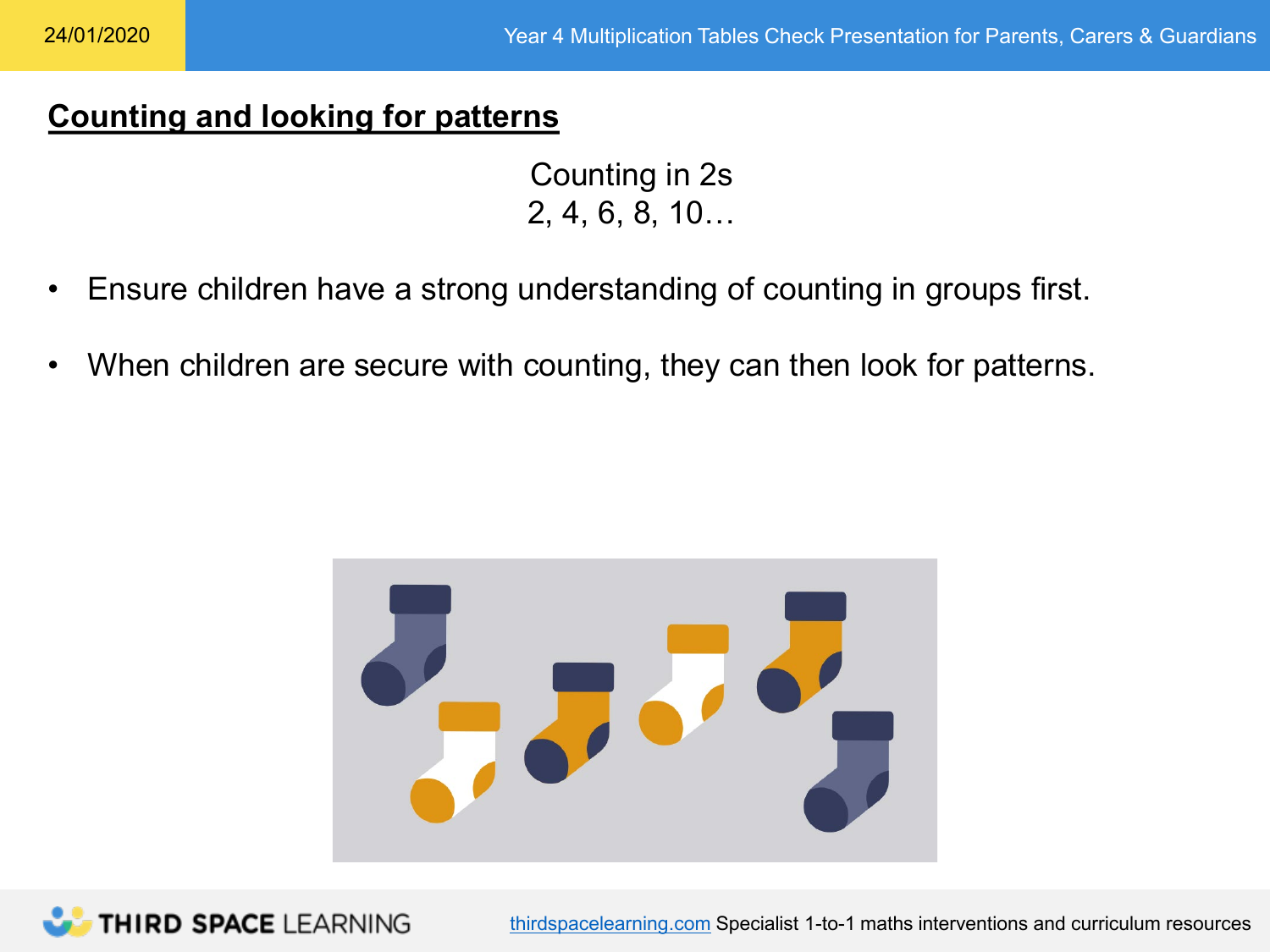### **Repeated addition**

Knowing that  $2 \times 4$  is the same as  $2 + 2 + 2 + 2$ 





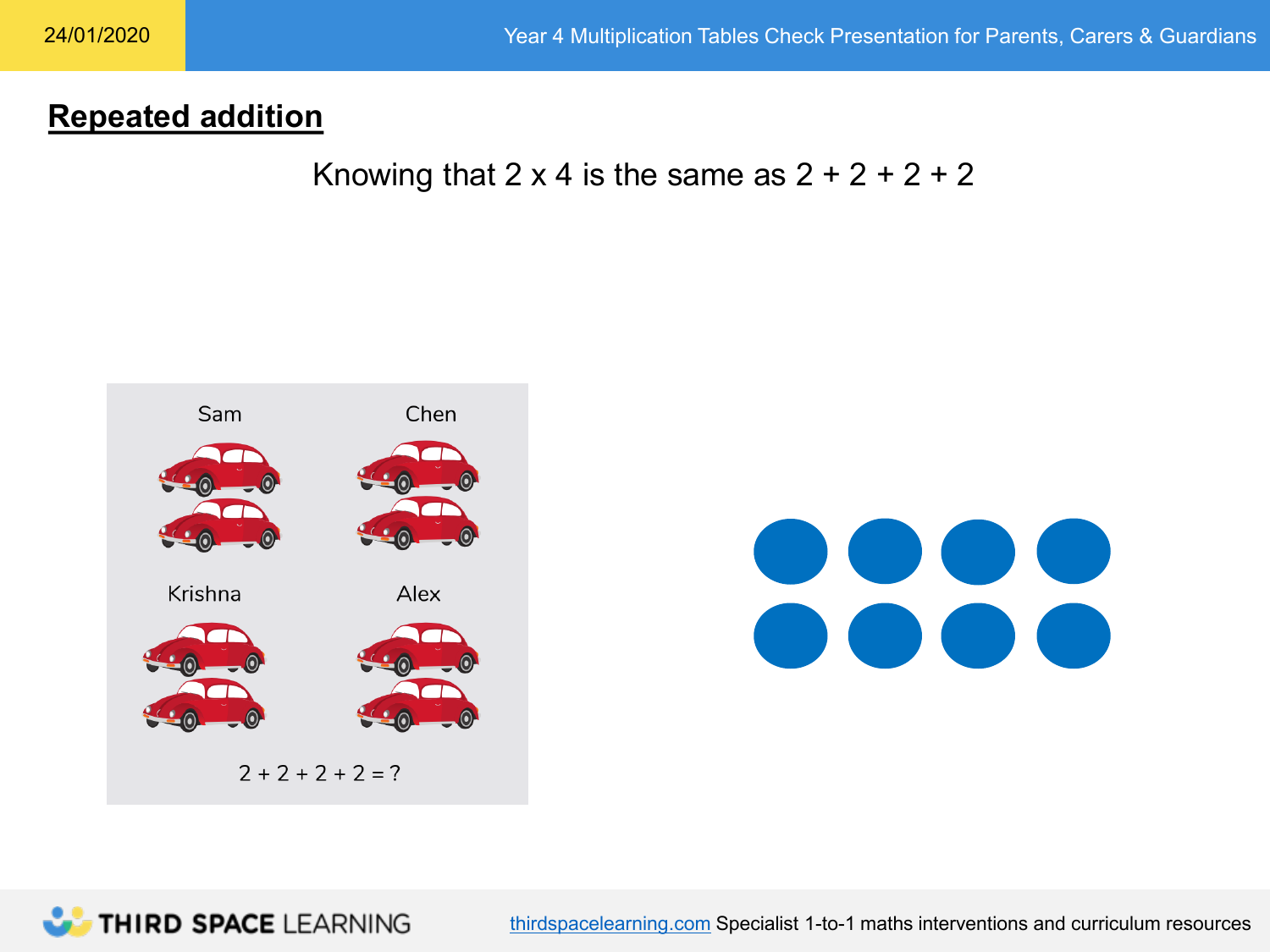#### **Multiplication is commutative**

 $3 \times 2$  is the same as  $2 \times 3$ .

Children need to understand that multiplication can be completed in any order to produce the same answer. Sometimes this link needs to be made explicit.



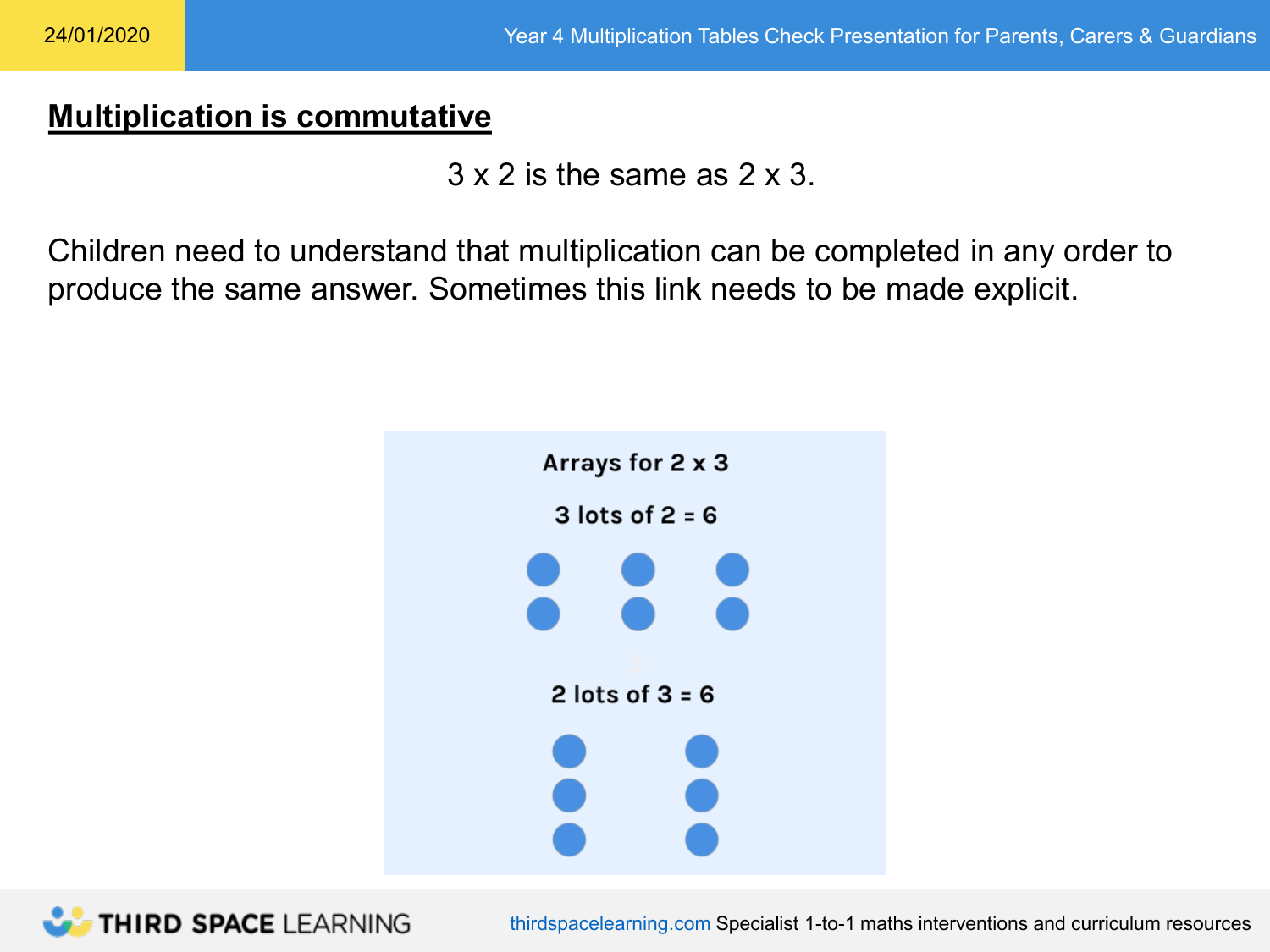#### **Multiplication is the inverse of division**

 $20 \div 5 = 4$  can be worked out because  $5 \times 4 = 20$ .

Using pictorial representations (such as arrays) is useful here for children to see the link between multiplication and division.



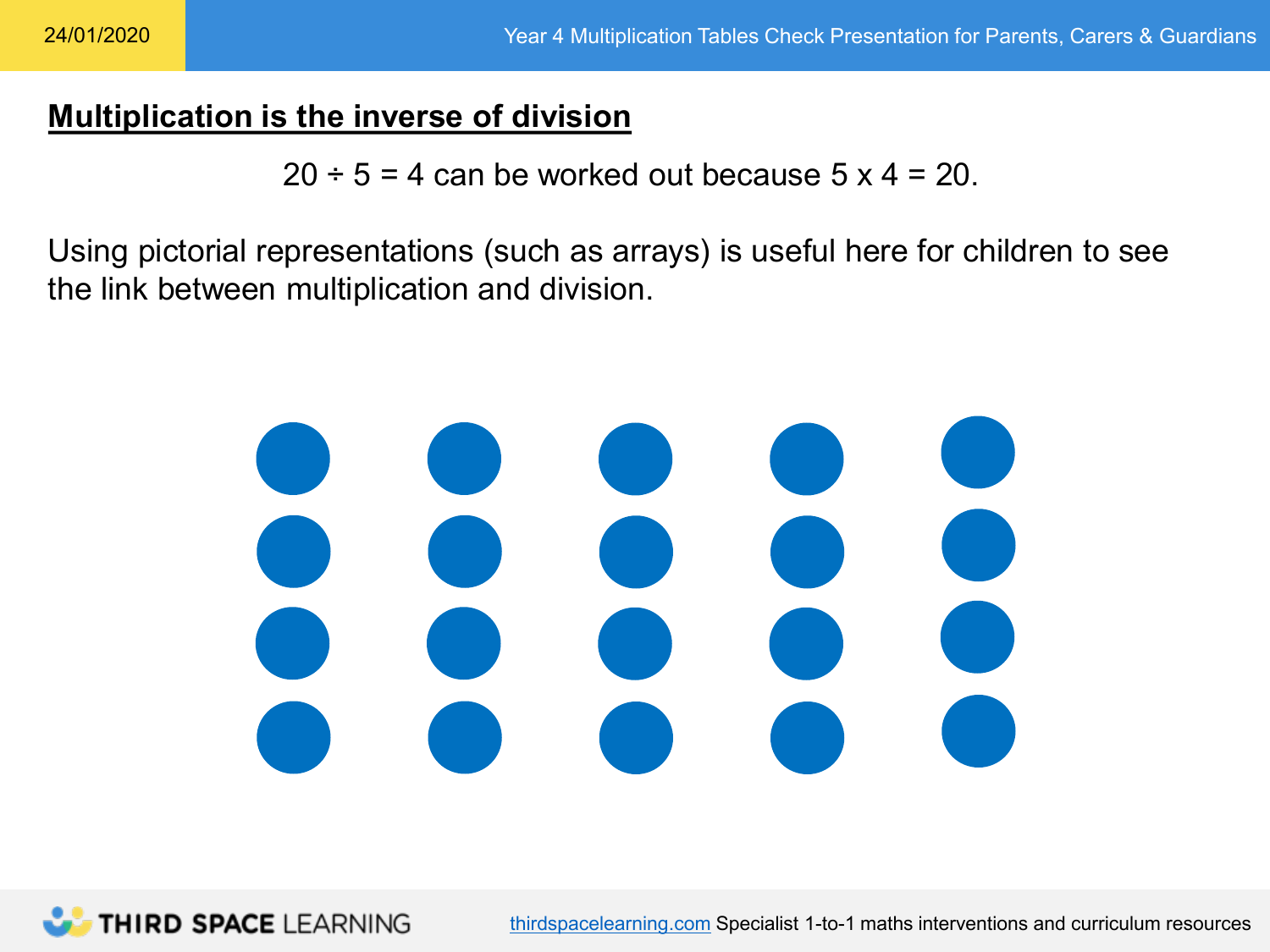#### **Number families**

$$
4 \times 5 = 20
$$
,  $5 \times 4 = 20$ ,  $20 \div 5 = 4$ ,  $20 \div 4 = 5$ 

Due to their commutative understanding, children should also be able to see whole number families. For many children this will need to be pointed out and discussed.



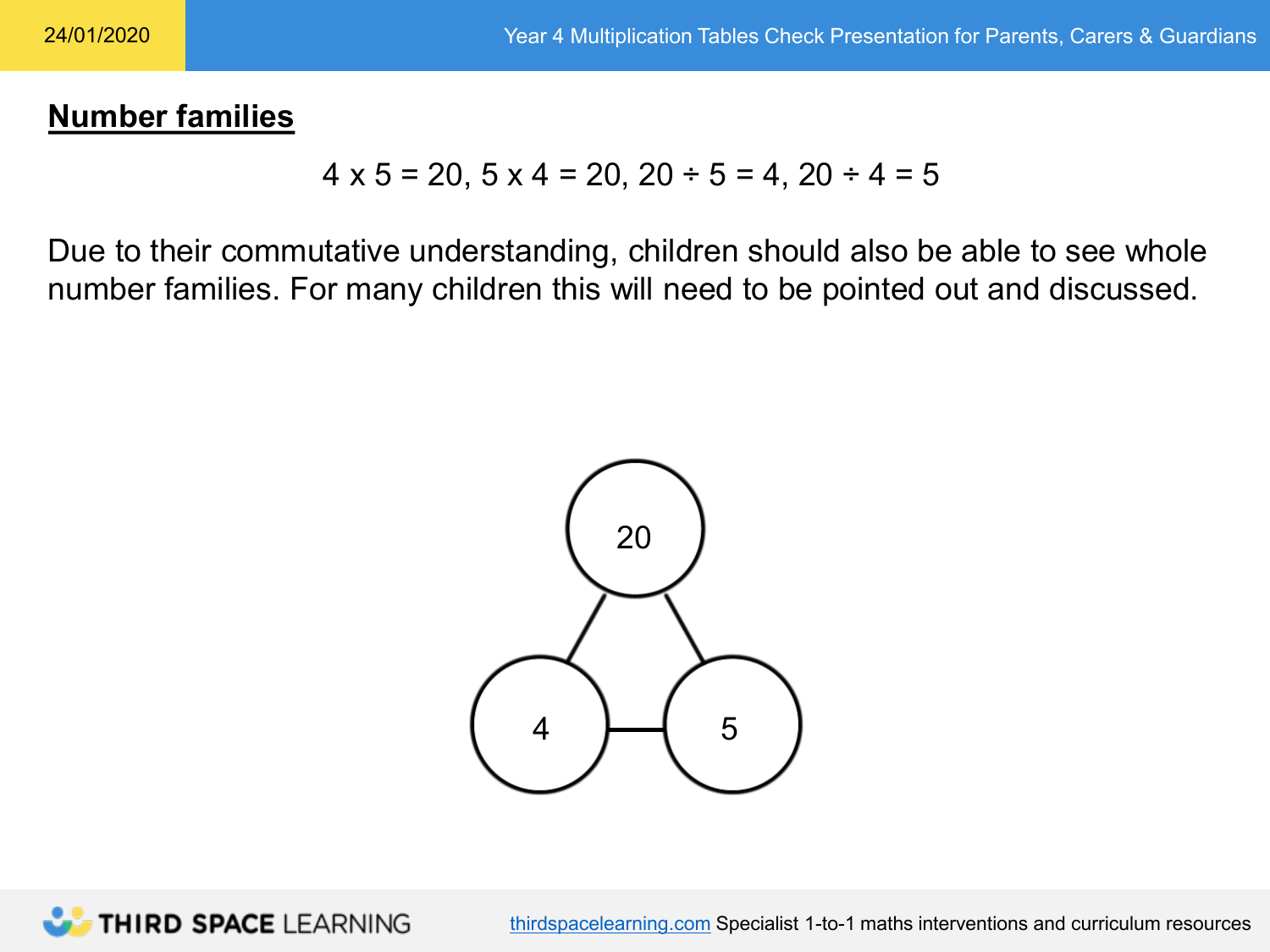# **Using known facts**

$$
7 \times 12 = ?
$$

## I know 7 x 11 = 77 Therefore,  $77 + 7 = 84$

By using known facts from 'easier' times tables, children should be able to find answers with increasing speed.

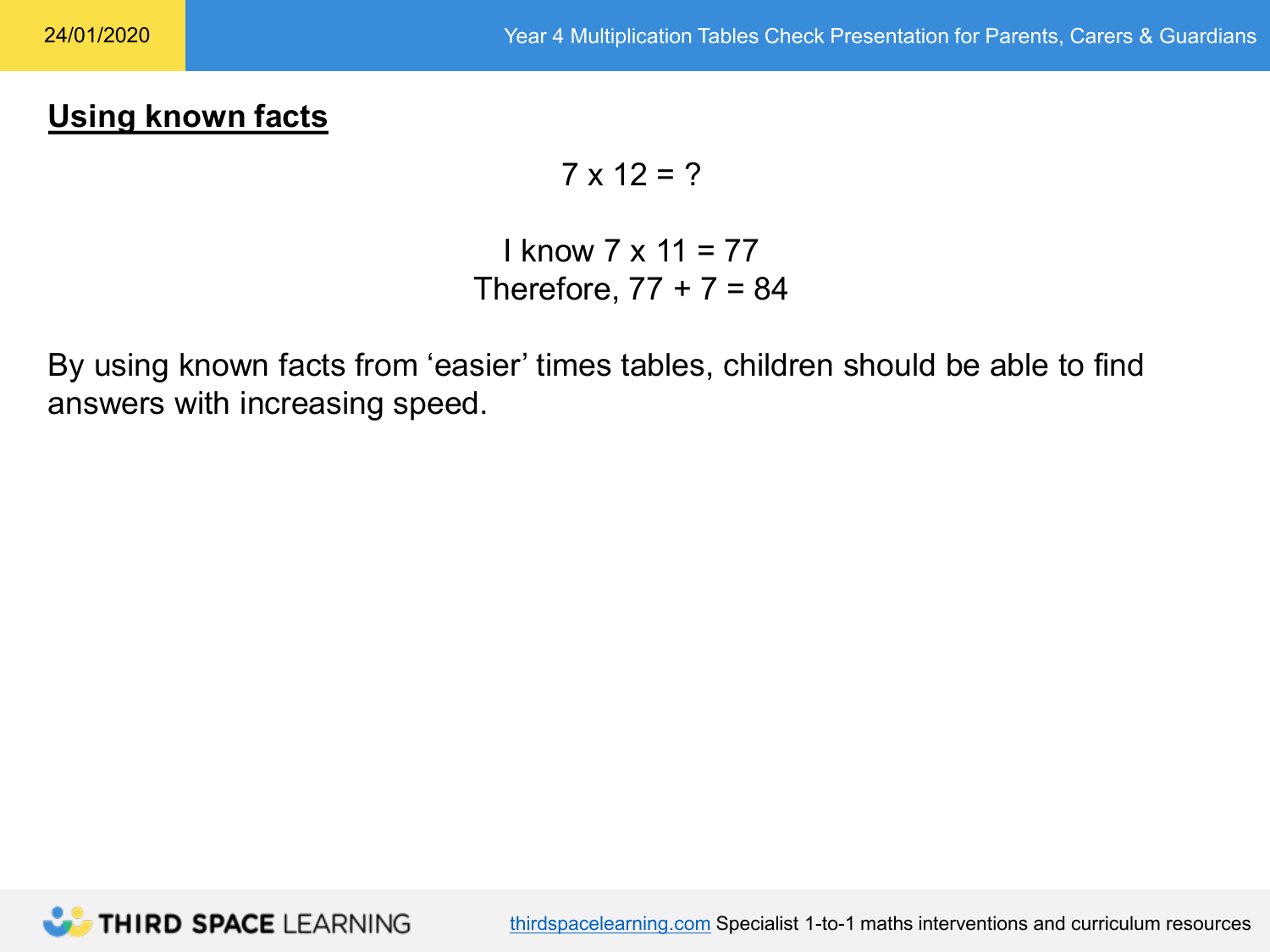#### **Example multiplication table check**

You can use this free multiplication table check which will give you an idea of the speed at which children will be asked questions:

<https://mathsframe.co.uk/en/resources/resource/477/Multiplication-Tables-Check>

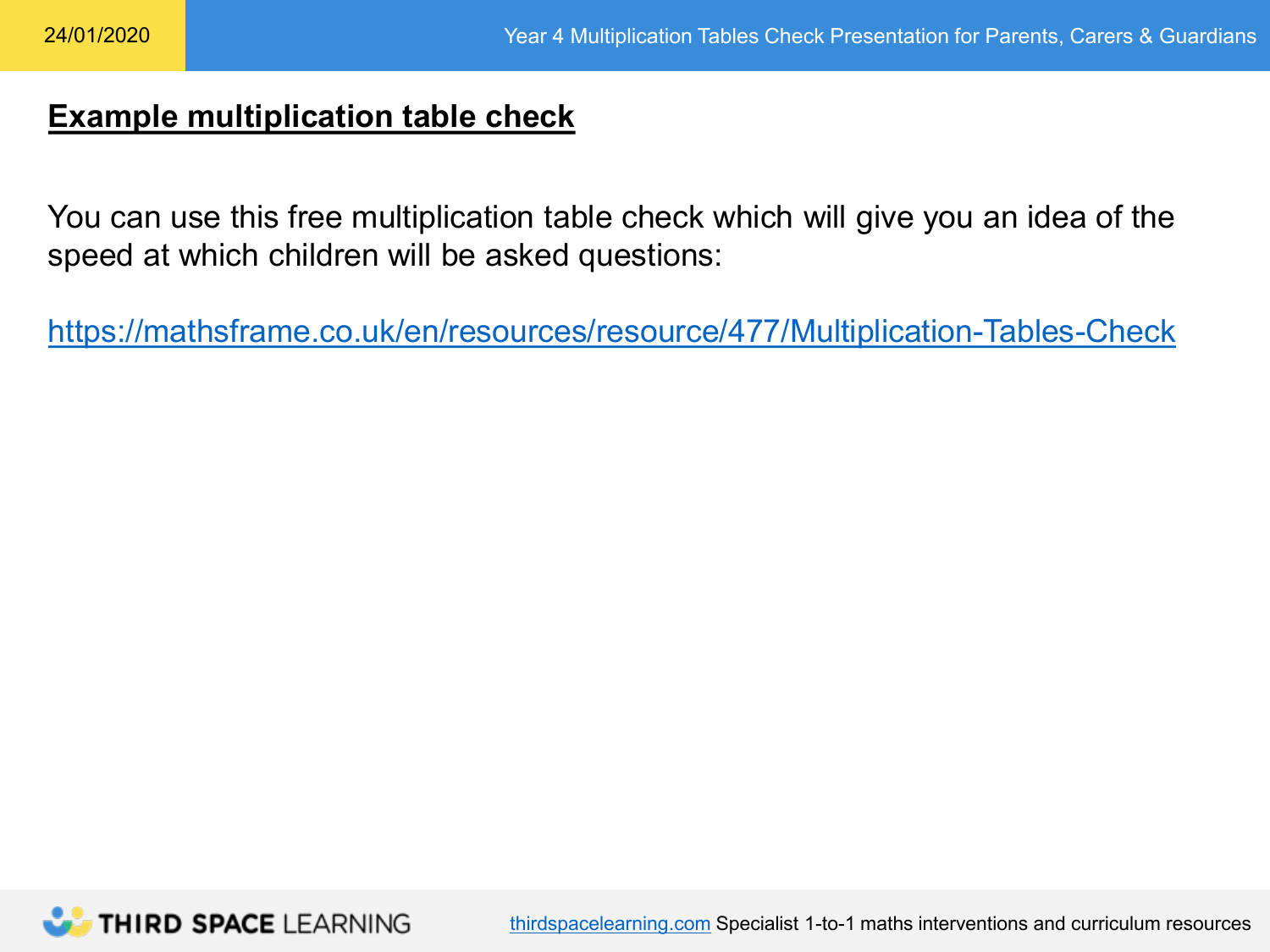# **How can I support my child in preparing for their multiplication tables check?**

Firstly, a positive attitude goes a long way – so as much encouragement and support as possible (but we don't need to tell you that)!

## Some further tips:

- Make times tables fun:
	- Climb stairs counting in multiples
	- Play verbal times tables games
	- Listen to and learn times tables songs
	- Take it in turns to say different times tables in funny voices (i.e. say  $2 \times 3 = 6$  in a lion's voice)
	- Play online maths games
- Talk directly to your child's class teacher if you have any worries (try not to worry your child);
- Encourage your child to talk to you, their teacher, or another adult they trust, if they express persisting anxieties about the check. Remember that a small amount of anxiety is normal and not harmful.